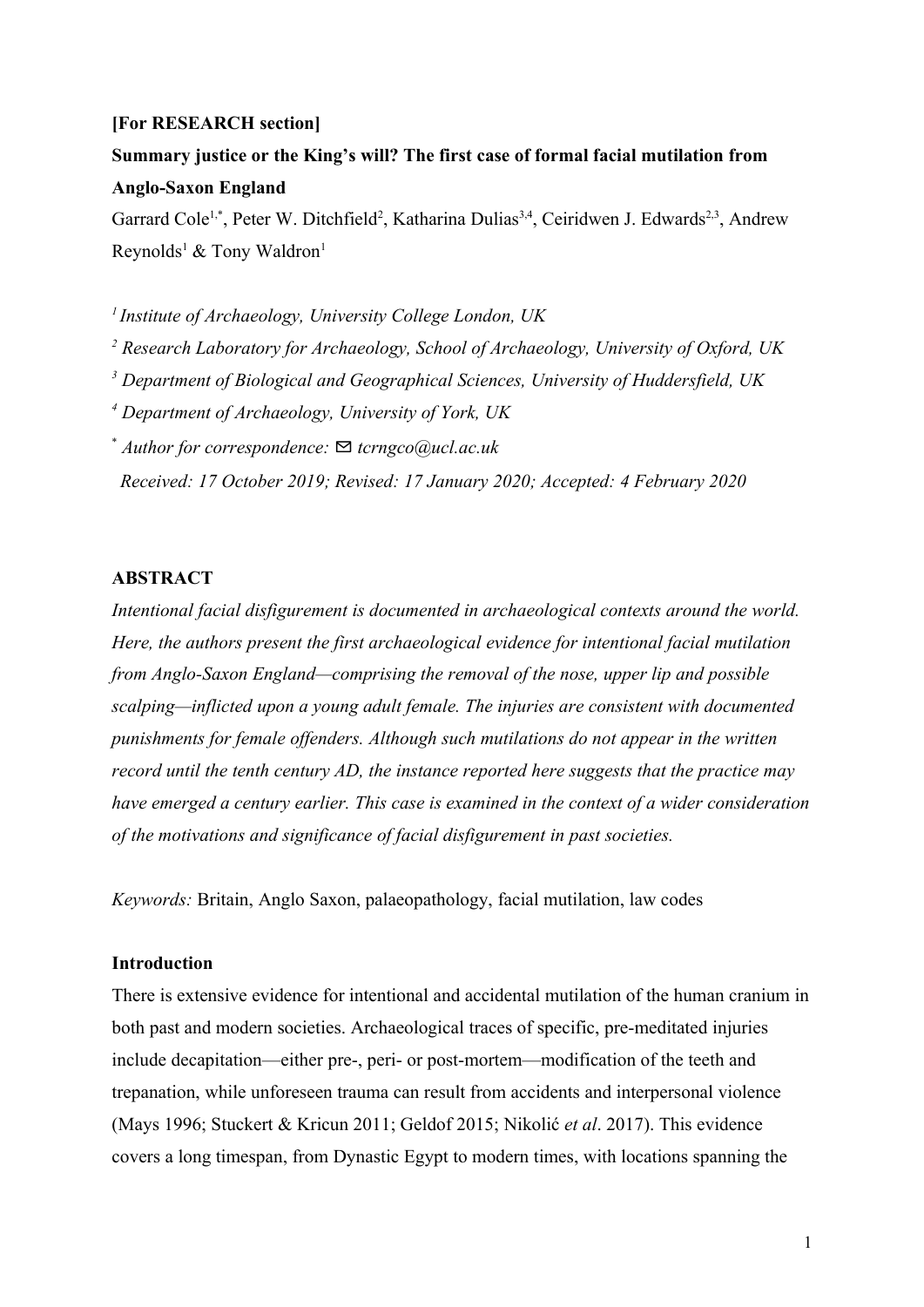Far East, Asia, North and South America, the Middle East, Africa and Europe (Sperati 2009, with qualifying comments from van der Graaf 2009). Sperati (2009) notes that while mutilation was commonly applied to the limb extremities and the head, the face served as a brutally obvious medium for marking out certain individuals. The human face is not only defined by the morphology of underlying bone, muscle and fat, but also by soft tissues, such as those forming the ears, nose and lips. These all serve to make each face distinct, facilitating social communication and allowing the expression of emotions. The widespread and long-established practice of facial mutilation is also evidenced by early attempts at plastic surgery. Damage to the nose by whatever means—punishment, fighting, duelling or by accident—led to early attempts at both aesthetic and total reconstruction to try to restore the appearance of the face (Mazzolo & Marcus 1983; Lupo 1997; for a comprehensive review, see Arora *et al.* 2017). Documentary evidence suggests that the earliest such operations seem to have taken place in India (Brain 1988; Tewari & Shukla 2005), where, following the ideas of Sushruta recorded *c*. 600 BC, surgeons used flaps of cheek and forehead skin to reconstruct the nose. The success of the operation must have been variable, given the opportunity for infection. The first published account of the operation in the West—in 1794 in the *Gentleman's Magazine*—was accompanied by an illustration of a patient whose nose had been successfully restored (BL 1794).

While there is some archaeological evidence for the intentional mutilation of limbs (Brothwell & Møller-Christensen 1963; Fernandes *et al*. 2017), there is limited evidence for facial mutilation probably because it may have only affected soft tissues without leaving traces on the skeleton. Early twentieth-century excavations of a Romano-British site at Lowbury Hill in Berkshire (Atkinson 1916) revealed an individual with supposedly mutilated facial bones. This interpretation should, however, be treated with caution, as the taphonomic effects on skeletal material were not fully understood at this time. Possible evidence of scalping has been reported at the Romano-British sites of Wroxeter and St Albans (Barker 1981; Mays & Steele 1996). Although the former may be a potential example of frontal scalping, the latter is now considered to have resulted from post-mortem defleshing due to the large number (>90) of presumed cut marks over the surface of the skull (Niblett 1999). Anglo-Saxon examples of skulls with cuts to the head and face are also known; for example, from Eccles in Kent and Maiden Castle in Dorset. The random nature of these injuries, however, is best explained as the result of fighting with edged weapons, or as the result of an attack on a defenceless person (Brothwell 1971; Wenham 1989).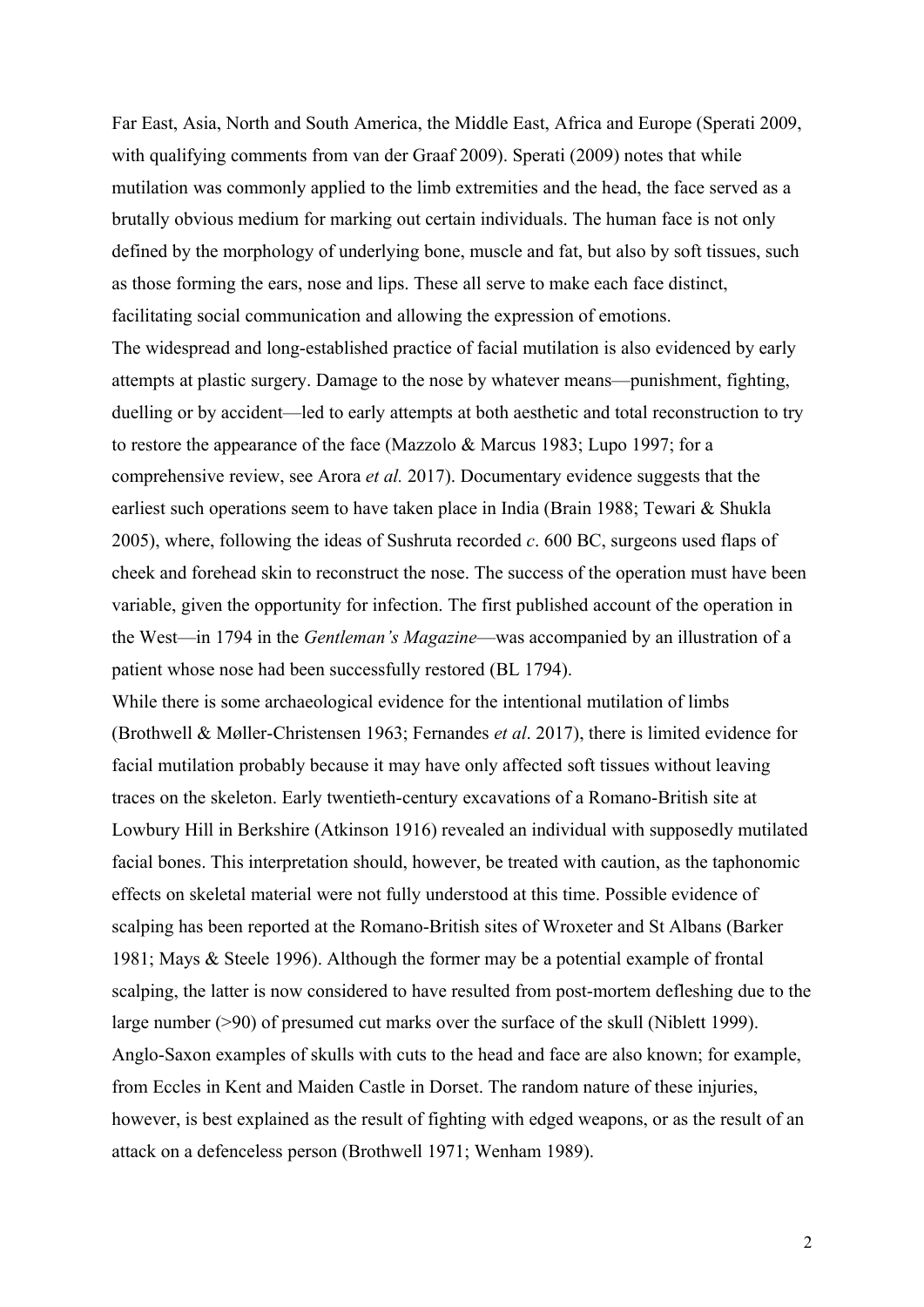A post-AD 1600 mutilated skull from Eustace Street in Dublin exhibits probable traumatic loss of the nose (Carty 2015), but it appears to have been cleaved in more than one plane, and thus the example fits better into a 'non-specific' category of mutilation (Carty 2015: 3 & 11). Evidence for removal of the external ear is less forthcoming, probably because the pinnae could readily be removed by a sharp knife blade without leaving traces on the underlying bone. Although one example is reported in skeleton 171 from the Late Anglo-Saxon cemetery at North Elmham in Norfolk (Wade-Martins 1980: 365–67), the event seems to have comprised more than a simple ear removal by a sharp, bladed weapon, as part of the temporal bone had also been removed. This action would probably have been fatal due to damage to the middle meningeal blood vessels and exposure of brain tissue. Another putative case is reported at medieval Jewbury in York, in which multiple unhealed cuts using a heavy sharpbladed weapon are reported on the skull of a young female. The ears may have been cut through, but probably not through prime intent, as the location and distribution of the wounds suggest attempted decapitation (Lilley *et al*. 1994; McComish 2000). In contrast, this article considers the case of a human cranium that exhibits evidence for specific and intentional facial mutilation in the form of total removal of the nose and partial removal of the upper lip, along with possible frontal scalping.

#### **The Oakridge cranium: archaeological context and dating**

The cranium under investigation was recovered in the 1960s during rescue excavations prior to housing development at Oakridge, in Basingstoke, England (Figure 1). Restricted archaeological intervention was permitted, with limited recording of archaeological features and the incomplete recovery of finds, with the exception of a carefully excavated well and a Romano-British burial. The presence of Iron Age pottery sherds and features consistent with hut circles suggest an extended period of occupation (Oliver 1993). The burial was discovered by accident during mechanical excavation of a drainage inspection pit. An additional cranium—our Oakridge individual—was recovered from the spoil, but was not analysed at the time. The unprovenanced nature of the cranium means that we do not know whether it derived from a complete body, or whether the head had been removed, perhaps for the purposes of display prior to burial.

Examination of the cranium for the present article showed that it had not been cleaned and its interior, orbits, nasal cavity and tooth sockets were filled with a distinctive fine, dark brown sandy silt, free of chalk or flint inclusions. This allowed the cranium to be associated with a specific feature exposed on the east side of the drainage pit. The parent chalk geology, with a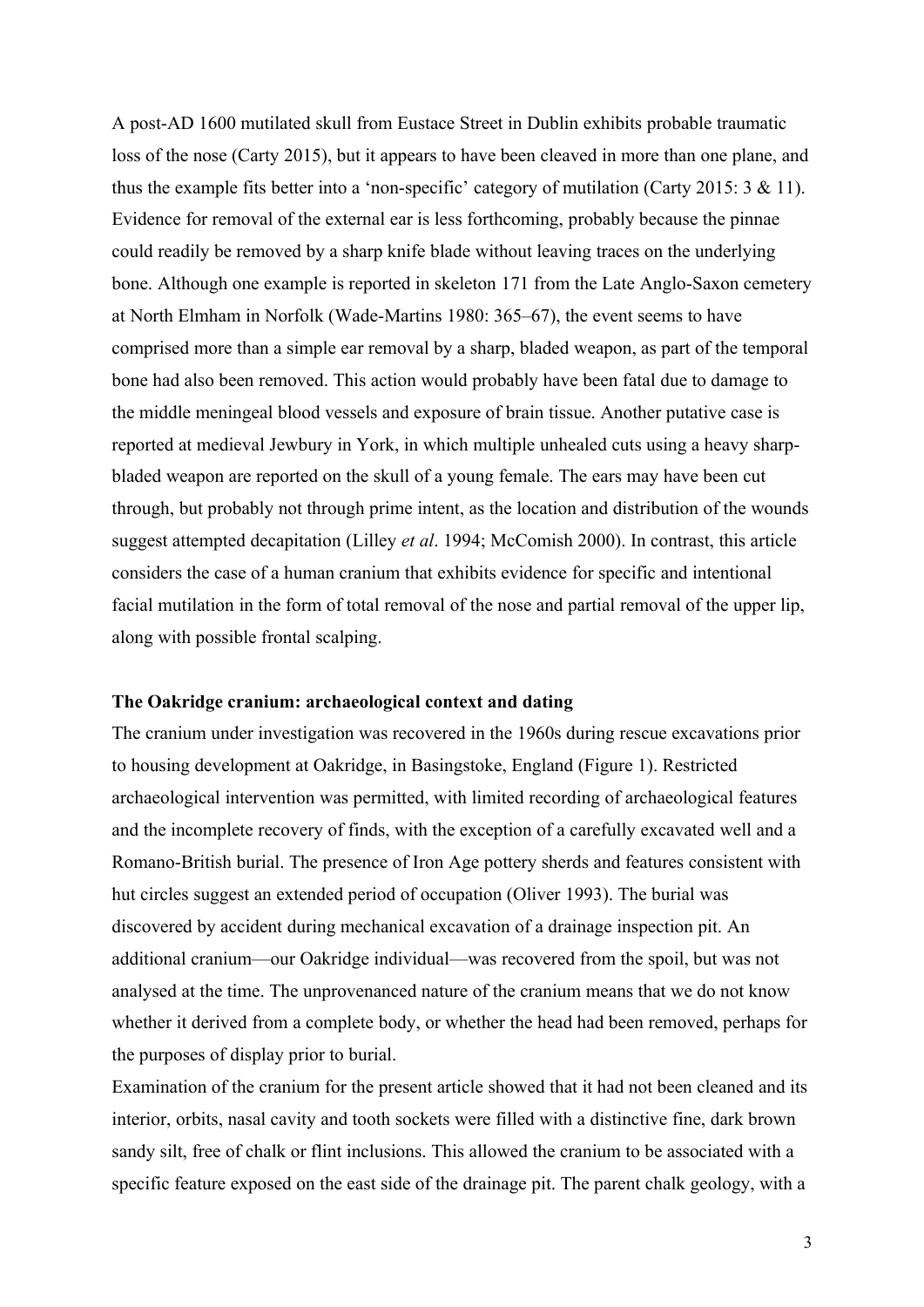thin rendzina soil cover, resulted in variable sized chalk flecks/lumps in all other feature fills at the site (Oliver 1993), and Mary Oliver, the original excavator and site supervisor, is confident that the cranium derived from this feature (M. Oliver *pers. comm*.). Figure 2 shows the cleaned cranium. Radiocarbon dating of the cranium provides an uncalibrated date of 1173±24 years BP at 95.4 per cent confidence (OxA-26646: AD 776–899 (87.3 per cent confidence) and AD 920–946 (8.1 per cent confidence); see the online supplementary material (OSM) for full details), dating the individual to the middle to late Anglo-Saxon period.

### **Osteological assessment: age at death, biological sex and evidence of trauma**

Osteological analysis provides the following results (for full details, see the OSM). The cranium is generally well preserved, with the exception of the ectocranial surface of the occipital bone and both surfaces of the left and right parietals, in close proximity to the parieto-occipital suture. Here, there is widespread surface degradation, suggesting that this part of the cranium had been affected by different taphonomic conditions, possibly including water flow (Knüsel & Carr 1995).

The cranium is clearly that of a young person (Figure 3). The only *in situ* erupted tooth is a left first maxillary molar, which was lightly worn. The third molars are visible in the maxilla, partially erupting from their crypts; all other sockets are present, but with their associated teeth lost post-mortem. The baso-sphenoid suture was just starting to fuse, but the temporooccipital and parieto-occipital sutures were completely unfused. In combination, these features indicate a developmental age of around 15–18 years (Al Qahtani 2008; Alhazmi *et al*. 2017).

The cranium has rounded features, with prominent frontal bossing, a gracile zygomatic arch and a sharply defined supra-orbital margin. Although these characteristics are typical of females, young males may also exhibit such features prior to full expression of sexually dimorphic traits. Given the young age of the individual, and the absence of the pelvis, it was not possible to estimate with confidence the sex of the individual based on morphological traits (Ferembach *et al*. 1980; Buikstra & Ubelaker 1994). Rather, ancient DNA analysis of the cranium reveals that the individual was female (see the OSM). Isotopic ratios of strontium  $({}^{87}Sr/{}^{86}Sr)$  and oxygen ( ${}^{18}O/{}^{16}O$ ) have become a widely used tool in archaeological and forensic sciences for provenancing skeletal tissues (Chenery *et al*. 2010; Makarewicz & Sealy 2015). Strontium and oxygen isotope analysis of the tooth enamel, along with carbon and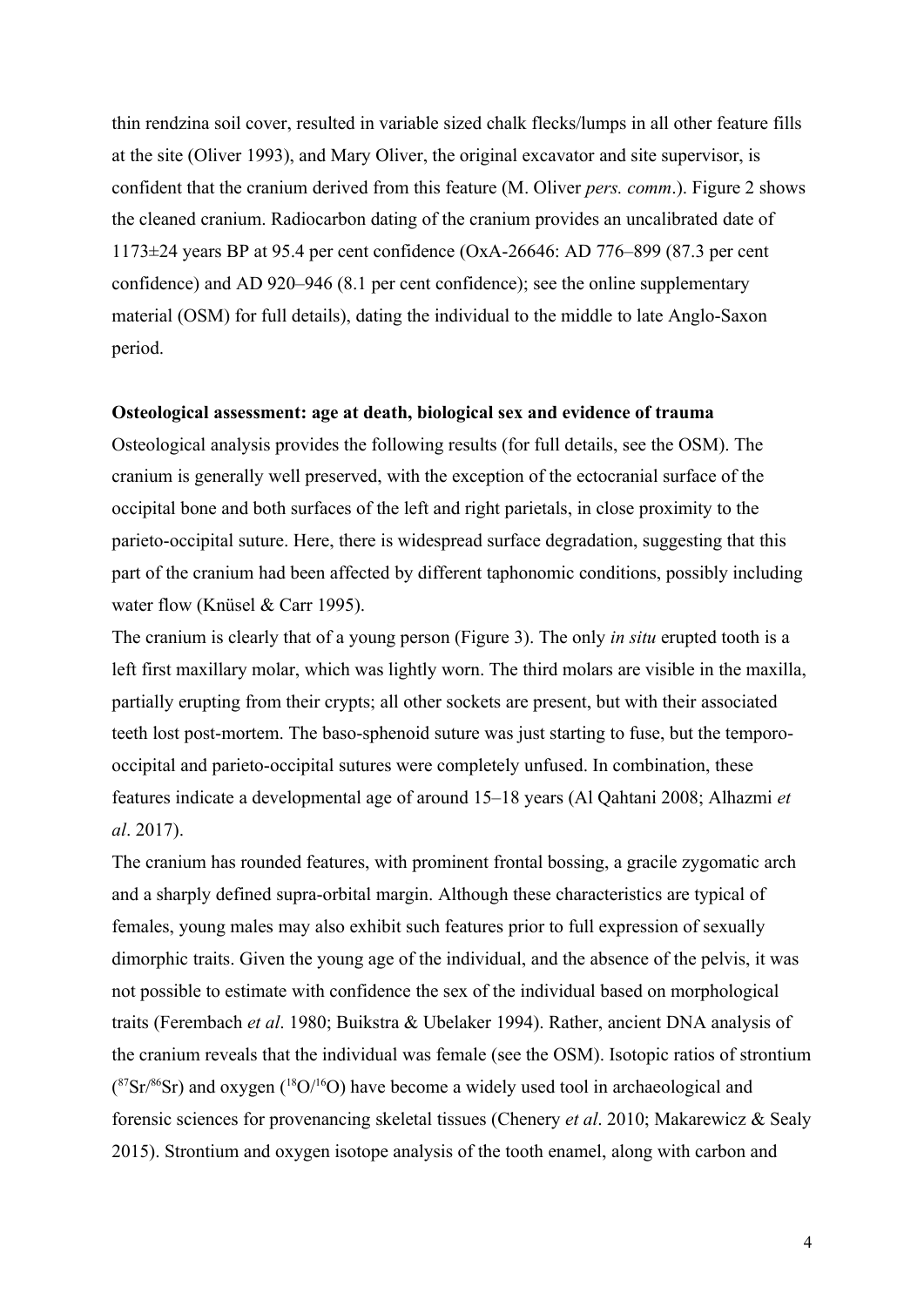nitrogen isotopic analysis of dentine collagen, suggests that the woman was probably nonlocal, although it was not possible to identify a probable region of origin (see the OSM). The cranium exhibits clear evidence of peri-mortem trauma (Figure 2) in the facial region. First, there is a linear cut on the medial left frontal bone with a V-shaped profile, oriented obliquely to the right when facing the cranium. Second, the removal of sediment revealed exposed trabecular bone at the base of the nasal aperture, cutting through the cortical bone in front of the maxillary central incisor sockets. The anterior nasal spine is also missing. The trabecular zone is surrounded by a margin of sharply defined cortical bone, especially at the base of the nasal aperture. The lower left and right lateral margins of the nasal aperture are also truncated. Overall, there appear to be one or more straight cuts through the nasal margin from midway up the nasal aperture through the anterior nasal spine to the prosthion evidence consistent with slicing cuts from a knife (Lewis 2008). Close examination of the lateral aspect revealed a sharp, V-shaped nick on the left side of the nasal aperture. The cut through the lips was made at a slightly different angle to that through the nasal margins. This suggests that at least two cuts were made to inflict the injuries (Figure 4), indicating intent, rather than an accidental blow, and restraint while the injuries were inflicted.

There can be little doubt that the victim died at the time—or soon after—the traumatic event. The edges of the wound are sharp with no signs of remodelling that would indicate survival, for even a few days afterwards. The injury to the individual's nose could have been sufficient to cause her death, as the wound would probably have damaged the network of arteries in the back of her nose. Two plexuses of arteries supply the nose with blood (Pope & Hobbs 2005). The anterior one, known as Kiesselbach's plexus, is responsible for the majority of nosebleeds, with bleeding easily controlled by applying pressure. Injury to the posterior, or Woodruff's, plexus tends to cause bleeding down the throat, and can only be controlled by packing the rear of the nasal structures above the soft palate—a procedure unlikely to have been known to Anglo-Saxon practitioners. In the present case, the nasal wound probably caused profuse bleeding from the posterior plexus, leading to death by choking. Whether her death resulted directly from the mutilation or from other injuries, however, is unknowable in the absence of the post-cranial skeleton. Alternatively, the wounds may have been inflicted during the interval between the victim's death and final deposition, while the bone was still in fresh condition.

The cut observed across the forehead may be related to the formal removal of the nose, to scalping, or to removal of the individual's hair. Elsewhere, archaeological evidence for scalping has been observed in the form of multiple small cuts circling the cranium (Axtell  $\&$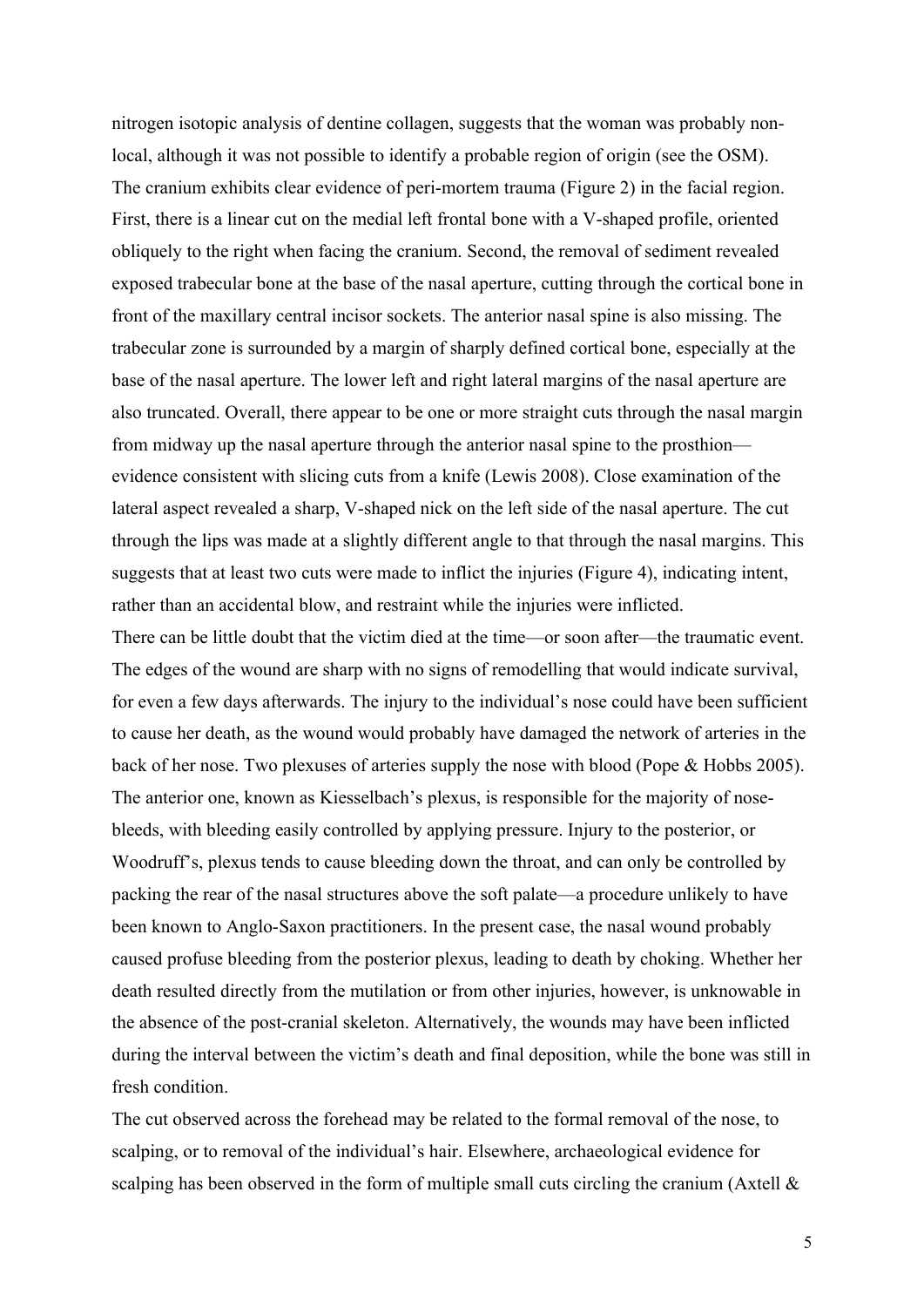Sturtevant 1980), but both the skill of the person performing the operation and the nature of the blade used probably contribute to the presence, or otherwise, of skeletal traces. A long, narrow iron blade, for example, will likely leave a different trace to a shorter, broader flint blade (Greenfield 2002). Scalping may also be partial rather than complete. In summary, the cranium presented here belongs to a young, female of around 18 years of age possibly of non-local origin. She exhibits a sharp force wound cut obliquely across her forehead—possibly caused by a knife—and two mutilating cuts on her face: one through the upper and lower parts of the bony nasal aperture, and the other through the bone alveolar bone anterior to the upper central incisors. The lateral and posterior aspects of the cranium have been damaged by post-depositional changes.

#### **Landscape context**

The Oakridge cranium was located approximately 80m south of the boundary between a detached part of the parish of Basing in the Hundred (an Anglo-Saxon supra-local territory) of Basingstoke and the tithing of Chineham. The latter was itself a detached part of the parish of Monk Sherborne, which, as of 1831, was in the neighbouring Hundred of Chuteley (Page 1911: 113) (Figure 5). In the Domesday Survey of 1086 (DB Hampshire 23: 10; Williams & Martin 2002: 107), Chineham was an estate in its own right, and originally part of the Hundred of Basingstoke. Chineham's location in the centre of that district inspires confidence in the antiquity of the boundaries within.

Basing and Basingstoke were significant places by the time the Oakridge mutilation occurred, evidenced by the element common to both place-names. Basing is a name of so-called ' ingas' type, meaning 'people of Basa' (Ekwall 1960: 30). It is possible, using such evidence, to identify 'tribal' groupings and territories dating to at least the seventh or eighth century AD, if not earlier, particularly in this part of central southern England (Eagles 2018: 167–69). Such groups were probably headed by families who, by a process of competition and allegiance, formed the basis for the kingdom of Wessex. The important sixth- and seventhcentury AD Anglo-Saxon elite centre at Cowdery's Down (Millett & James 1983) was situated only two kilometres to the south-east of Oakridge, also within Basingstoke Hundred. By at least the tenth century, Basing itself had become a royal manor. It featured in the will of King Eadred (AD 946–955), who bequeathed to his mother Queen Eadgifu (Tollerton 2011: 92). It is only by AD 1086, that Basingstoke appears to have succeeded Basing as the key settlement in the district (Hinton 1986: 162).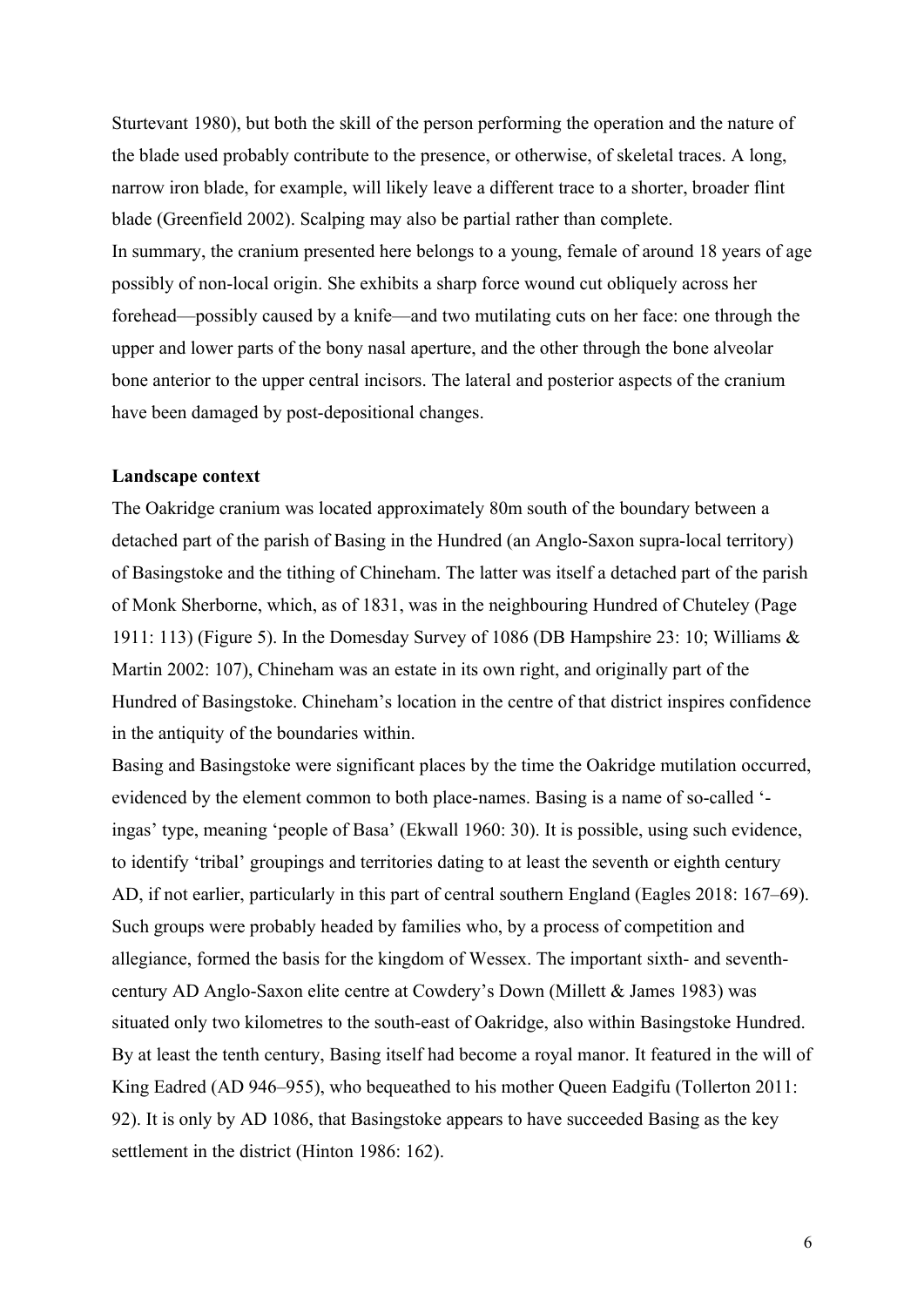If the Oakridge Iron Age site was visible as an earthwork during the Anglo-Saxon period, then its use as a point of reference for setting out a local boundary can easily be envisaged—a phenomenon that has been commonly observed elsewhere. The placing of the cranium, if indeed it relates to the boundary, suggests that the boundary is of at least ninth- or tenthcentury AD date, possibly earlier. This aspect broadly aligns with a series of boundary burials recorded elsewhere (Reynolds 2009a) that suggest the presence of defined local territories from the seventh and eighth centuries AD onwards, and offers an alternative view to that which considers local land units as being predominantly tenth- and eleventh-century formations (Hooke 1998: 68). We can be sure, on the basis of this evidence combined, that the Oakridge cranium lay very close to an ancient boundary.

#### **An Anglo-Saxon outcast?**

The Oakridge cranium is perhaps best explained by considering the nature of the injuries sustained by the victim in combination with the topographical setting of the find. Although the radiocarbon date encompasses a documented battle at Basing between Vikings and Anglo-Saxons in AD 871, there is nothing to suggest that this isolated cranium relates to that event.

Isolated human interment forms a recognised category of burial in Anglo-Saxon England, and is a particular feature of the Christian period from the seventh century AD onwards. While pre-Christian (fifth to seventh centuries AD) communities in England appear to have buried individuals marked out by 'deviant' mortuary rites at the edges of their community cemeteries (Reynolds 2009b), it later became common practice to bury certain individuals in isolated locations away from 'normal' community cemeteries. This practice drew partly upon extant notions of liminal places as suitable repositories for social outcasts, but recognising the Christian binary notions of 'good' and 'evil' that were subsequently realised in a landscape setting. Large-scale execution cemeteries also emerge during the later seventh and eighth centuries AD (Reynolds 2009a), continuing into the twelfth century AD and indeed later (Walker *et al*. 2020). These sites therefore suggest that isolated burials are the result of local, rather than supra-local community actions.

Written descriptions of boundary markers (charters) and archaeological evidence both attest the practice of placing certain individuals on the boundaries of local land units. While textual sources allude to a tenth-century AD horizon for individual burials in England, radiocarbon dating of excavated examples suggest a late sixth- or seventh-century AD origin for the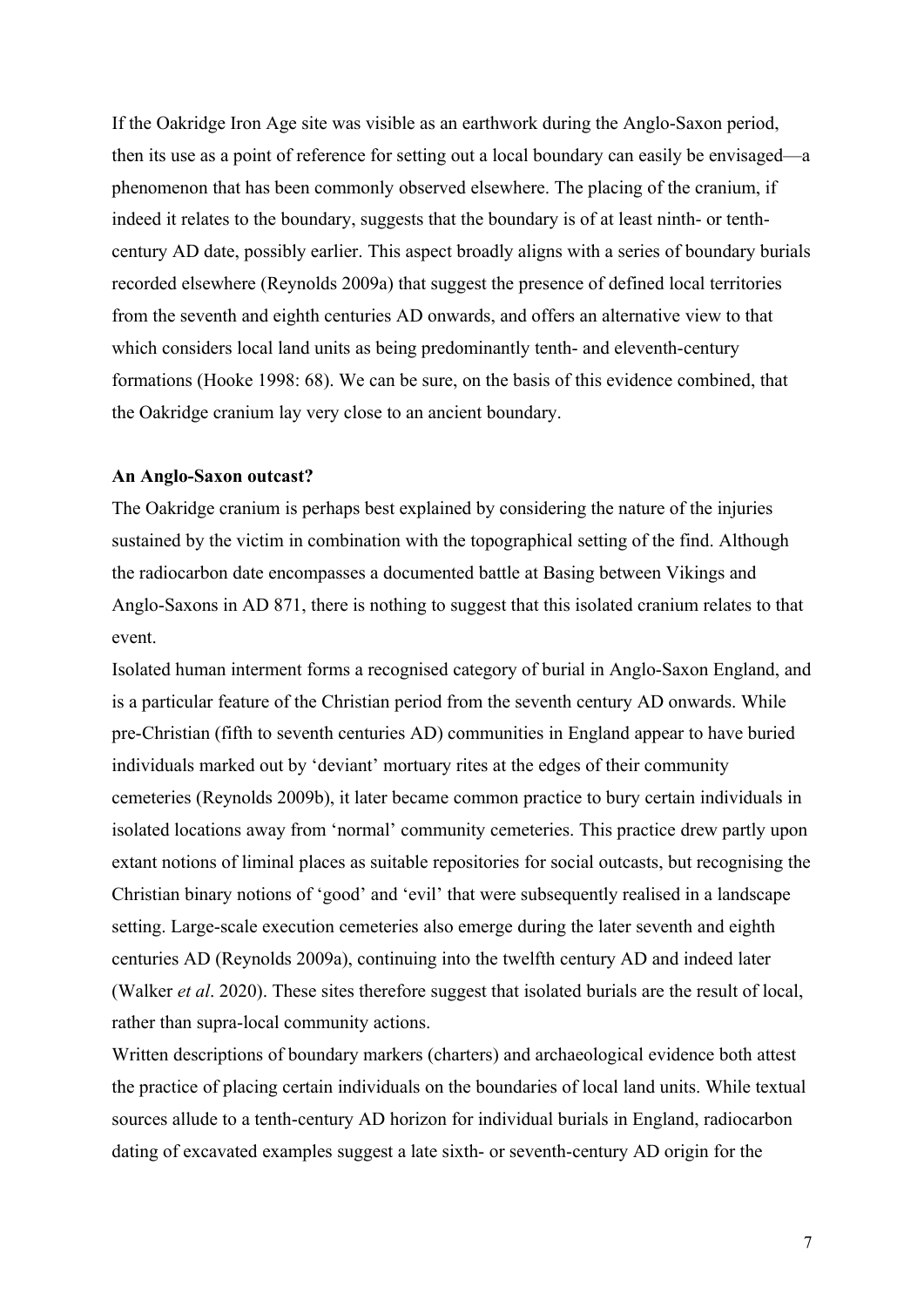practice (Reynolds 2009b: 209–18). Written descriptions of boundaries, however, only proliferate from the tenth century AD onwards.

It is notable that isolated burials are a long-lived phenomenon, with explicitly documented examples regarding suicides and other social outcasts in particular known from as late as the early modern period (Reynolds 2009b: 217). Although instances of the practice are widespread, two local examples illustrate the point. Approximately 10km south-east of Oakridge, an Anglo-Saxon charter from AD 1046 for an estate at Hoddington (Sawyer 1968: cat. no. 1013) records a 'heathen burial' as one of its boundary markers. An earlier (AD 973– 974) charter for an estate at Crondall, 20km east of Oakridge, explicitly refers to the burial of a person marking the boundary, noting "where Ælfstan lieth in a heathen [i.e. outcast] burial" (Sawyer 1968: cat. no. 820). The Oakridge cranium is particularly significant as it uniquely exhibits evidence for formal trauma inflicted upon an individual, in combination with a liminal setting. Given that only the cranium was recovered, it may be that the head had been removed from the body as part of the punishment, perhaps for the purposes of display—as evidenced elsewhere in Anglo-Saxon England (Reynolds 2009b: 273–74).

## **Mutilation in the Anglo-Saxon legal context**

Anglo-Saxon written sources provide insights into the range of mutilations encountered in a judicial/punitive setting and, in some instances, their motivations. The removal of the hands and feet on account of theft is first noted in the seventh-century AD law code of King Ine of Wessex (AD 688–725) (I 18 and 37; Attenborough 1922). Amputation of the hand for theft, this time from the church, also appears in King Alfred's (AD 871–899) law code (Alf 6; Attenborough 1922), while the same code states that castration was the punishment for a slave who rapes another slave (Alf 25.1; Attenborough 1922). The second law code of Athelstan (AD 924–939) prescribed cutting off a moneyer's hand should he mint base or light coins (II Ath 14.1; Robertson 1925). The sources become more relevant to the Oakridge find, however, with King Edmund's (AD 921–946) third law code, which lists scourging, removal of the scalp and mutilation of the little finger in combination as the penalty for thieving slaves (III Edm 4; Robertson 1925). King Edgar's (AD 959–975) third law code lists removal of the tongue for making false accusations (III Edg 4; Robertson 1925). In relating the miracles of St Swithun of Winchester, the tenth- and eleventh-century AD writer Lantfred, however, recalls an otherwise unattested law of King Edgar for thieves, which required that the transgressor be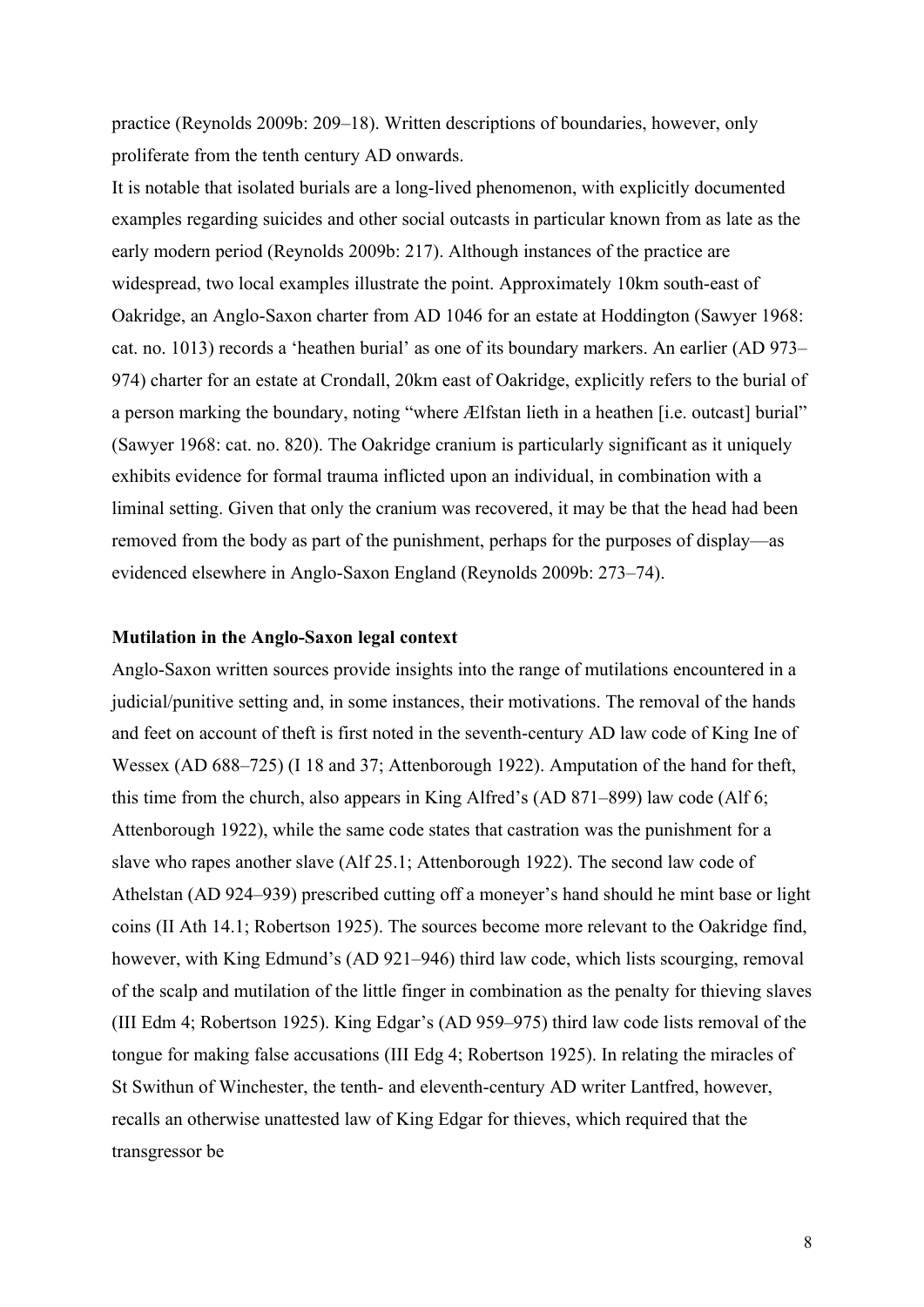*tortured at length by having his eyes put out, his hands cut off, his ears torn off, his nostrils carved open and his feet removed; and finally, with the skin and hair of his head shaved off, he would be abandoned in the open fields* (Wormald 1999: 25).

The Laws of Edward and Guthrum (of probable late tenth century AD date) refer to unspecified mutilating and maiming of a criminal (E&G 10; Robertson 1925). King Aethelred's (AD 978–1016) first law code dictates branding for slaves found guilty at judicial ordeal (I Ath 2; Robertson 1925). His fourth code provides a further instance of hand amputation for striking false coins (IV Ath 5.3; Robertson 1925), as does King Cnut's (AD 1016–1035) second law code (II C 8.1; Robertson 1925), which also decrees the cutting out of the tongue for false accusation (II C 16; Robertson 1925) and removal of the hands or feet for theft (II C 30.4; Robertson 1925). Of particular relevance is a further clause in Cnut's second code that prescribes the removal of the eyes, nose, ears, upper lip and scalp for a 'greater crime' than theft (II C 30.5; Robertson 1925). Clause 32.1 goes on to decree branding for a slave guilty at trial by ordeal, clause 36 requires removal of the hand for swearing a false oath, while clause 53 stipulates the removal of the nose and ears in the case of a woman accused of adultery. With specific regard to the types of injury found on the Oakridge cranium, the legal corpus indicates that mutilation of the head was a particular punishment limited to slaves, adulteresses and those committing particularly heinous offences.

#### **Concluding remarks**

Violent punishment is a gruesome means by which societies exercise power over their citizens (Amussen 1995), and ritual mutilation, like execution, has been a feature of many societies for millennia (Skinner 2014). Mutilation was intended not to kill, but rather to humiliate or disable, and was meted out as punishment for crimes that did not warrant the death penalty. Mutilation can involve amputation of a limb or cutting off parts of the face, the ears or the nose (Sperati 2009; Mavroforou *et al*. 2014). In the latter case, the victim would literally 'lose face' (Groebner 1995). In some cultures, mutilation of the nose was reserved for females as this destroyed their beauty (Skinner 2015); when practised on men, as an alternative to genital mutilation, it was seen as especially debasing (van Eickels 2004), although many may have preferred it to the alternative. There are even hagiographic reports of self-mutilation—usually by nuns—as a means of preventing sexual assault by invaders (Sperati 2009).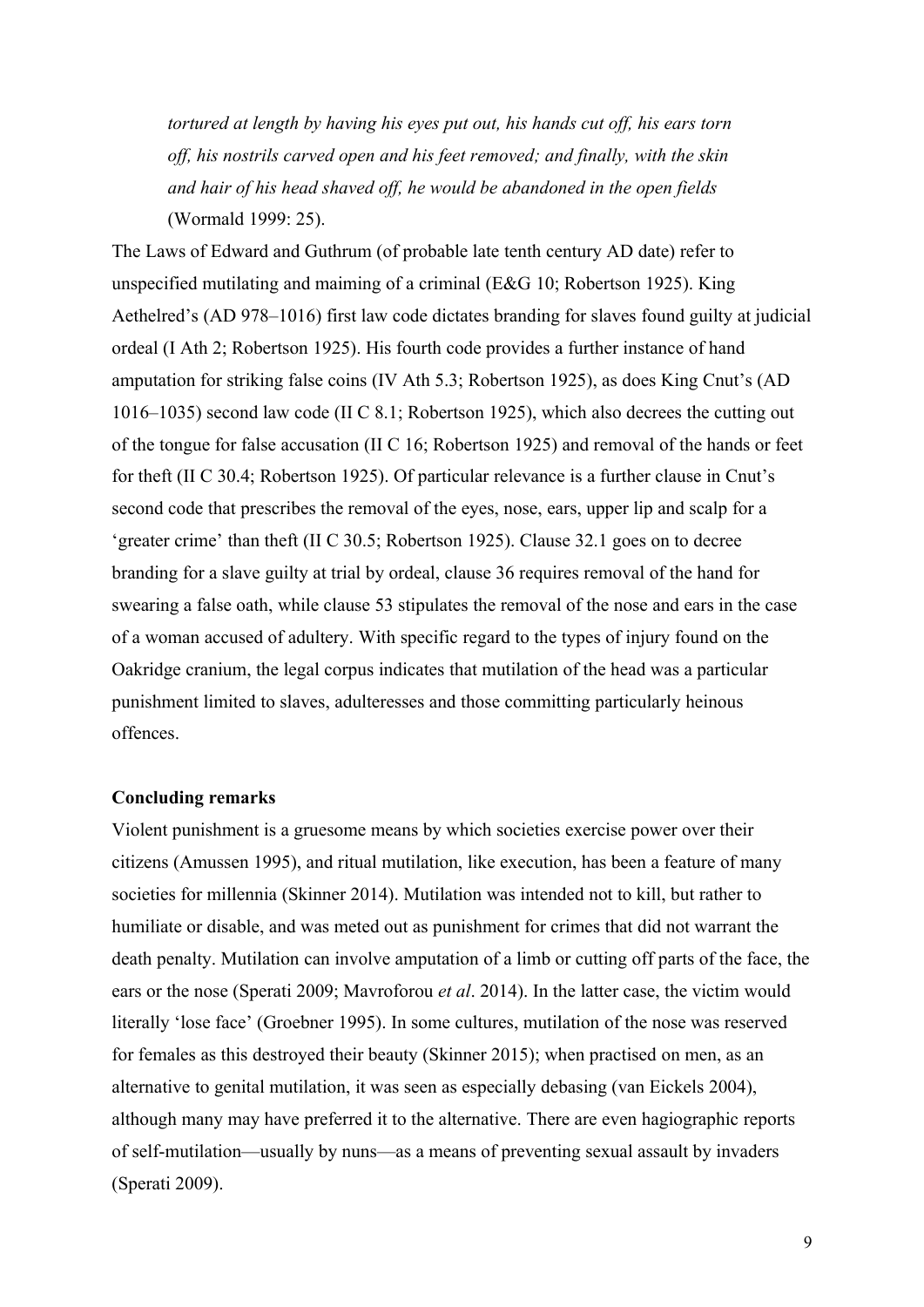The nose itself is particularly significant, as it is the most prominent facial feature. When the nose is deliberately mutilated, or when social difficulties arise for people affected by diseases such as leishmaniasis, tumours and other conditions that may modify or destroy the normal appearance of the nose, concepts of dehumanisation or divine punishment may have been invoked (Ashmead 1903; Friedman 1972). The importance of the nose to human faces is reflected in the long-established practice of physically removing them from statues of people no longer in favour or power (Amussen 1995; Kyle 1998; Varner 2001, 2004). The significance of normal facial appearance is also reflected in ancient codes of law, which introduced many forms of bodily mutilation as punishment for various crimes, including amputation of one or both hands and the slicing or removal of noses, ears and lips. The young woman whose remains were found at Oakridge was probably not born or raised locally, but we can say no more about her place of origin, or how she came to be in this part of southern England. Although the skeletal evidence taken in isolation permits multiple possible explanations for the trauma, the combined strands of evidence discussed above lead us to conclude that this is a case of deliberate facial mutilation, with possible scalping or, more probably, removal of the hair. The specificity of the wounds strongly suggests that her mutilation was punitive, either at the hands of a local mob marking her perceived offence by established custom, or by local administrators applying legal prescription. In either scenario, the woman—or at least her head—was then outcast to the limit of the local territory. As noted above, the isolated nature of the cranium perhaps indicates punishment at the most local level.

In conclusion, this article presents new and early evidence for Anglo-Saxon facial mutilation. While injuries of the kind exhibited on the Oakridge cranium only appear in the written record in the tenth century AD, the case reported here suggests that the practice may have emerged a century earlier. Irrespective of the circumstances behind the incident, this case appears to be the first archaeological example of this particularly brutal form of facial disfigurement known from Anglo-Saxon England.

### **Acknowledgements**

The authors would like to thank David Allen, Curator of Archaeology, Hampshire Cultural Trust, for permitting destructive analysis of the specimen; Mary Oliver for discussing the original excavation; Tom Higham, Oxford University, for assistance with the radiocarbon sampling; Stuart Laidlaw, UCL, for photographic assistance; and the AEON EarthLAB,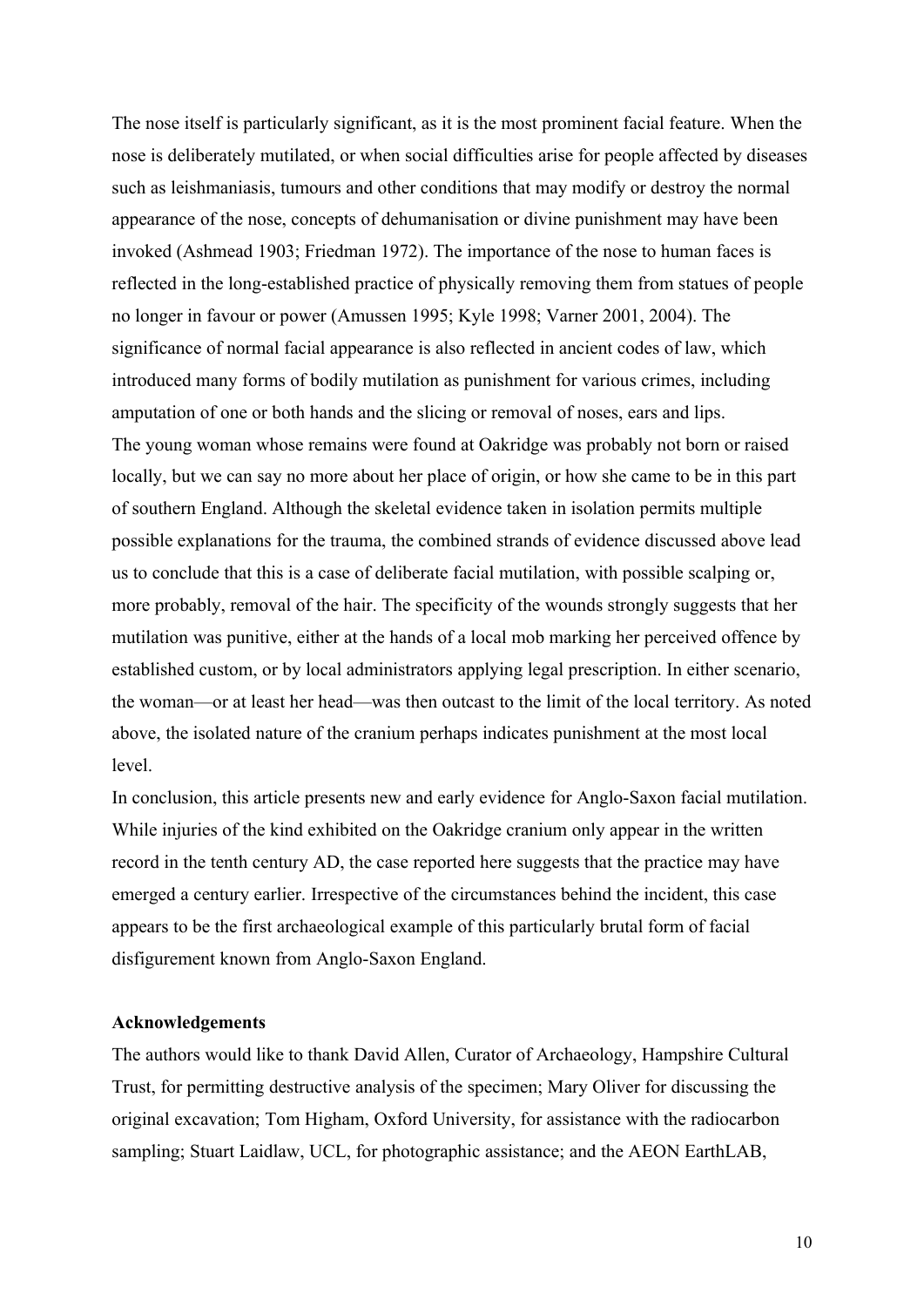University of Cape Town, South Africa, for strontium analysis. The authors would also like to thank the two anonymous reviewers for their helpful and constructive comments. The authors would also like to acknowledge the contribution of Stuart Laidlaw, departmental photographer and lecturer at the UCL Institute of Archaeology. Sadly, Stuart passed away in November 2019, having been a member of staff there since 1979.

## **Funding statement**

Funding was provided by The Leverhulme Trust via a Doctoral Scholarship Scheme entitled 'Genetic Journeys into History: the Next Generation' and grant RPG-388, and by the John Fell OUP Research Fund (112/247). The genetic research was funded by the NBAF Pilot Scheme, grant NBAF685, awarded to the Research Laboratory for Archaeology, University of Oxford.

# **Supplementary material**

To view supplementary material for this article, please visit XXXX

# **References**

ALHAZMI, A., E. VARGAS, J.M. PALOMO, M. HANS, B. LATIMER & S. SIMPSON. 2017. Timing and rate of spheno-occipital synchondrosis closure and its relationship to puberty. *PloS ONE* 12: e0183305. https://doi.org/10.1371/journal.pone.0183305 AL QAHTANI, S.J., M.P. HECTOR & H.M. LIVERSIDGE. 2014. Accuracy of dental age estimation charts: Schour and Massler, Ubelaker and the London Atlas. *American Journal of Physical Anthropology* 154: 70–78.

AMUSSEN, S.D. 1995. Punishment, discipline, and power: the social meaning of violence in early modern England. *Journal of British Studies* 34: 1–34.

ARORA, D., C. MOHAN, P. BHARDWAJ, SADHNA & A. SRIVASTAVA. 2017. History of Rhinoplasty. *International Journal of Advanced & Integrated Medical Sciences* 2: 40–43.

ASHMEAD, A.S. 1903. Testimony of the Huacos (mummy-grave) potteries of Old Peru. *Proceedings of the American Philosophical Society* 42: 378–96.

ATKINSON, D. 1916. *The Romano-British site on Lowbury Hill in Berkshire*. Reading: University College Reading.

ATTENBOROUGH, F.L. 1922. *The laws of the earliest English kings*. Cambridge: Cambridge University Press.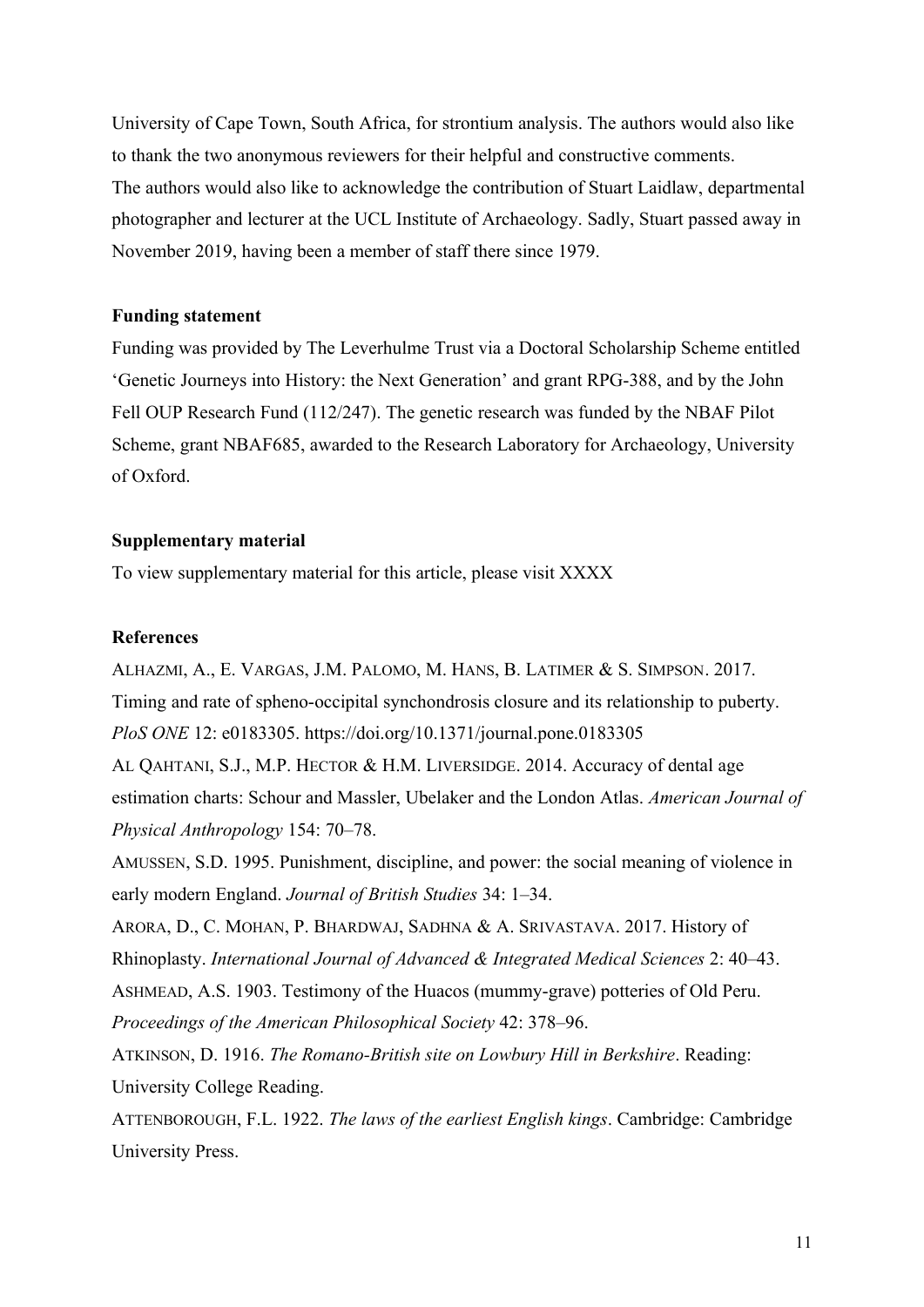AXTELL, J. & W.C. STURTEVANT. 1980. The unkindest cut, or who invented scalping. *The William and Mary Quarterly* 37: 451–72. https://doi.org/10.2307/1923812

BARKER, P. 1981. *Wroxeter Roman city excavations 1966–1980*. London: Department of the Environment.

BL. 1794. Hindu rhinoplasty. *The Gentleman's Magazine* 64: 891–92.

BRAIN, D.J. 1998. The early history of rhinoplasty. *Facial Plastic Surgery* 9: 81–88.

BROTHWELL, D. 1971. Forensic aspects of the so-called Neolithic skeleton Q1 from Maiden Castle, Dorset. *World Archaeology* 3: 233–41.

BROTHWELL, D. & V. MØLLER-CHRISTENSEN. 1963. Medico-historical aspects of a very early case of mutilation. *Danish Medical Bulletin* 10: 21–25.

BUIKSTRA, J.E. & D.H. UBELAKER. 1994. *Standards for data collection from human skeletal remains* (Arkansas Archeological Survey Research Series 44). Fayetteville: Arkansas Archaeological Society.

CAM, H. 1944. *Liberties and communities in medieval England*. Cambridge: Cambridge University Press.

CARTY, N. 2015. 'The halved heads': osteological evidence for decapitation in medieval Ireland. *Papers from the Institute of Archaeology* 25: 1–20.

CHENERY, C., G. MÜLDNER, J. EVANS, H. ECKARDT & M. LEWIS. 2010. Strontium and stable isotope evidence for diet and mobility in Roman Gloucester, UK. *Journal of Archaeological Science* 37: 150–63. https://doi.org/10.1016/j.jas.2009.09.025

EAGLES, B. 2018. *From Roman* civita*s to Anglo-Saxon shire: topographical studies on the formation of Wessex*. Oxford: Oxbow.

EKWALL, E. 1960. *The Oxford dictionary of English place-names* (4<sup>th</sup> edition). Oxford: Clarendon.

FEREMBACH, D., I. SCHWINDEZKY & M. STOUKAL. 1980. Recommendations for age and sex diagnoses of skeletons. *Journal of Human Evolution* 9: 517–49. https://doi.org/10.1016/0047- 2484(80)90061-5

FERNANDES, T., M. LIBERATO, C. MARQUES & E. CUNHA. 2017. Three cases of feet and hand amputation from medieval Estremoz, Portugal. *International Journal of Palaeopathology* 18: 63–68.

FRIEDMAN, L.W. 1972. Amputations and prostheses in primitive cultures. *Bulletin of Prosthetics Research* 10: 105–38.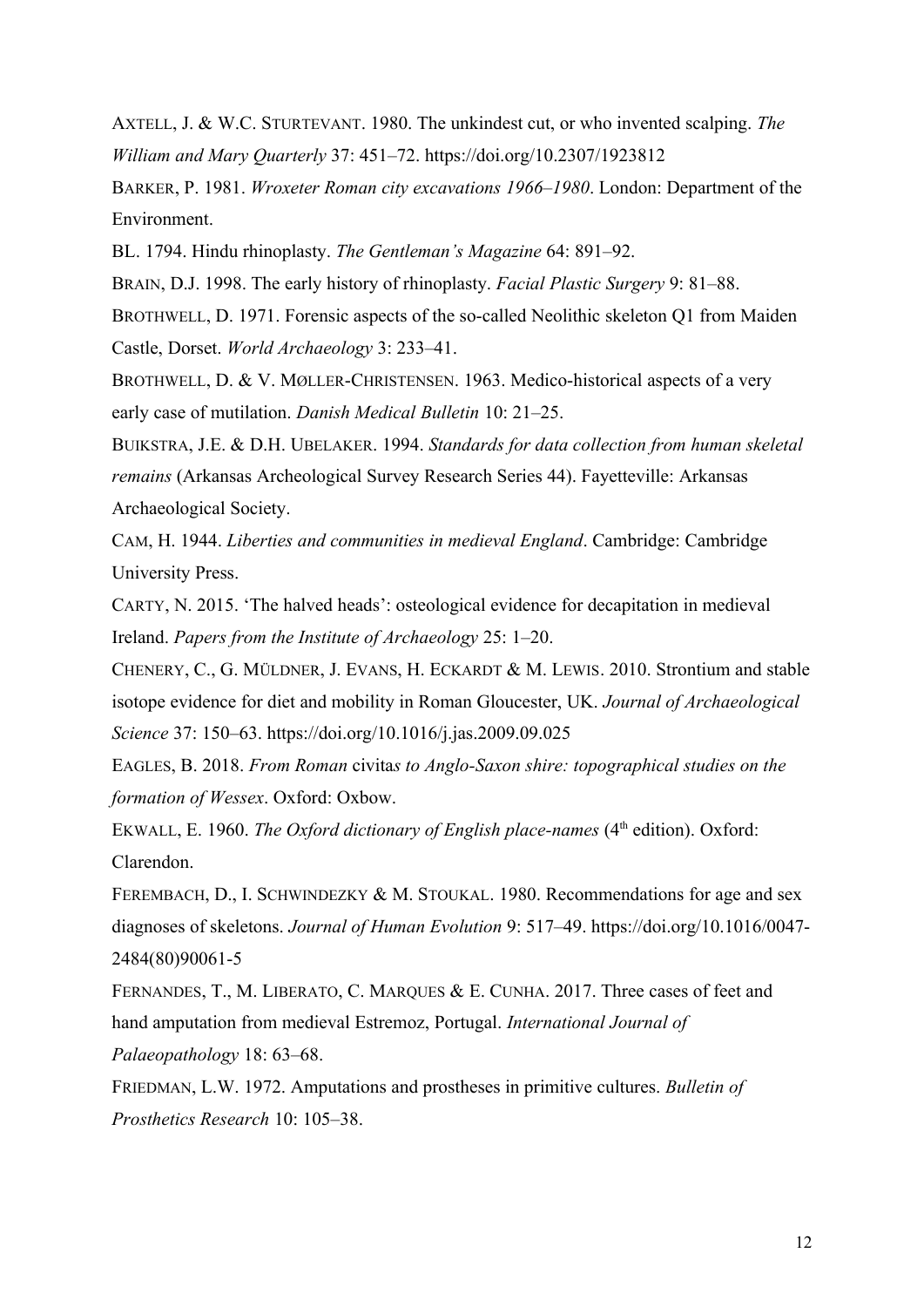GELDOF, M.R. 2015. 'And describe the shapes of the dead': making sense of the archaeology of armed violence, in L. Tracy & K. deVries (ed.) *Wounds and wound repair in medieval culture*: 57–80. Leiden: Brill.

GREENFIELD, H.J. 2002. Distinguishing metal (steel and low-tin bronze) from stone (flint and obsidian) tool cut marks on bone: an experimental approach, in J.R. Mathieu (ed.)

*Experimental archaeology: replicating past objects, behaviors and processes* (British

Archaeological Reports International Series 1035): 35–54. Oxford: British Archaeological Reports.

GROEBNER, V. 1995. Losing face, saving face: noses and honour in the late medieval town. *History Workshop Journal* 40: 1–15.

HINTON, D. 1986. The place of Basing in mid-Saxon history. *Proceedings of the Hampshire Field Club and Archaeological Society* 42: 162–63.

HOOKE, D. 1998. *The landscape of Anglo-Saxon England*. Leicester: Leicester University Press.

KNÜSEL C.J. & G.C. CARR. 1995. On the significance of the crania from the River Thames and its tributaries with comment by Richard Bradley. *Antiquity* 69: 162.

https://doi.org/10.1017/S0003598X00064395

KYLE, D.G. 1998. *Spectacles of death in ancient Rome*. London: Routledge.

LEWIS, J.E. 2008. Identifying sword marks on bone: criteria for distinguishing between cut marks made by different classes of bladed weapons. *Journal of Archaeological Science* 35: 2001–8.

LILLEY, J.M., G. STROUD, D.R. BROTHWELL & M.H. WILLIAMSON. 1994. *The Jewish burial ground at Jewbury*. York: Council for British Archaeology.

LUPO, G. 1997. The history of aesthetic rhinoplasty: special emphasis on the saddle nose. *Aesthetic Plastic Surgery* 21: 309–27.

MAKAREWICZ, C.A. & J. SEALY. 2015. Dietary reconstruction, mobility, and the analysis of ancient skeletal tissues: expanding the prospects of stable isotope research in archaeology.

*Journal of Archaeological Science* 56: 146–58. https://doi.org/10.1016/j.jas.2015.02.035

MAVROFOROU, A., K. MALIZOS, T. KARACHIALOS, K. CHATZITHEOFILOU & A.D.

GIANNOUKAS. 2014. Punitive limb amputation. *Clinical Orthopaedics and Related Research*  $472 \cdot 3102 - 106$ 

MAYS, S.A. 1996. Healed limb amputations in human osteoarchaeology and their causes: a case study from Ipswich, UK. *International Journal of Osteoarchaeology* 6: 101–13.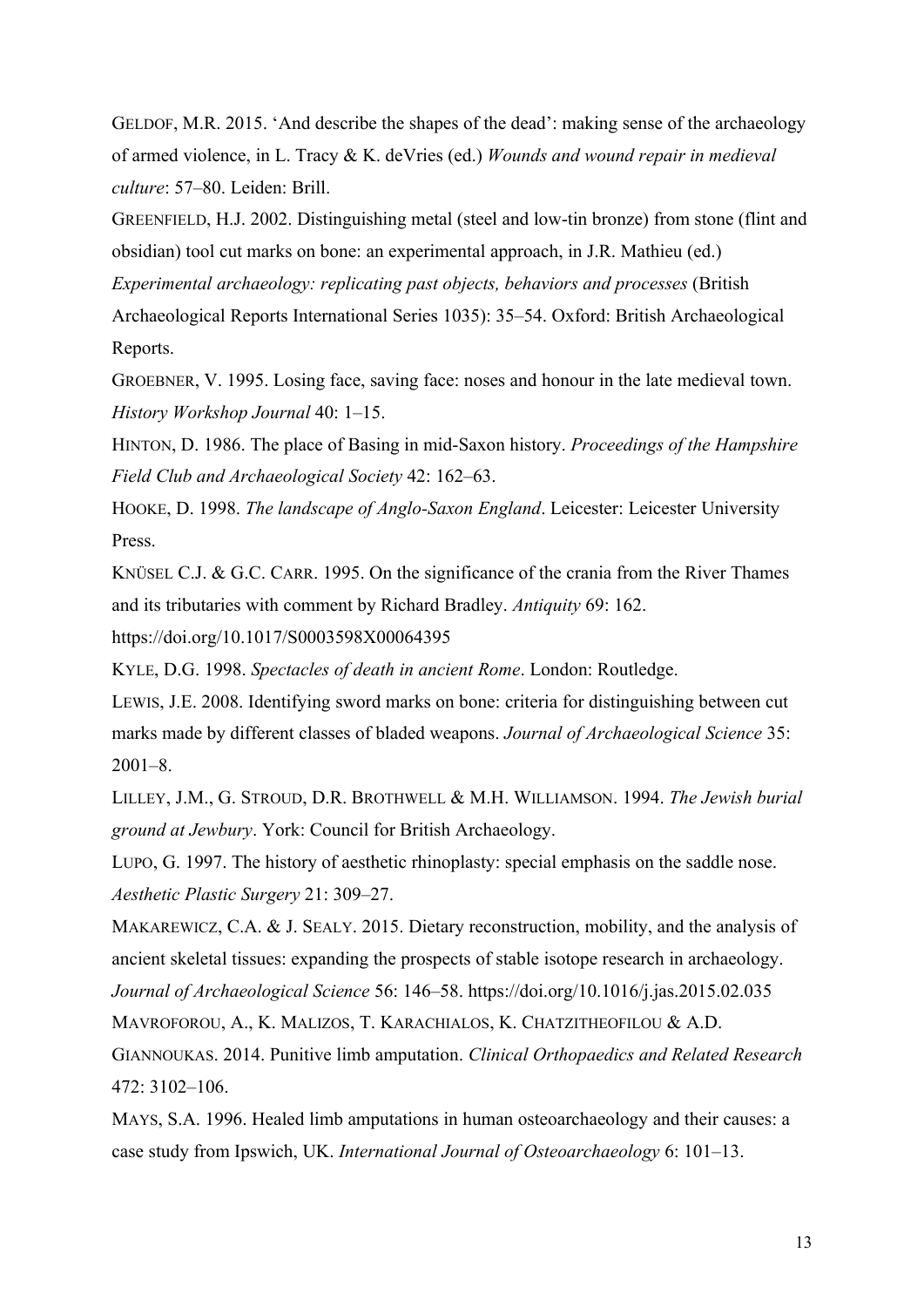MAYS, S. & J. STEELE. 1996. A mutilated human skull from Roman St Albans, Hertfordshire, England. *Antiquity* 70: 155–61.

MAZZOLO, R.F. & S. MARCUS. 1983. History of total nasal reconstruction with particular emphasis on the folded forehead flap technique. *Plastic and Reconstructive Surgery* 72: 408– 14.

MCCOMISH, J. 2000. The medieval Jewish cemetery at Jewbury, York. *Jewish Culture and History* 3: 21–30.

MILLETT, M. & S. JAMES. 1983. Excavations at Cowdery's Down, Basingstoke, Hampshire, 1978–81. *Archaeological Journal* 140: 151–279.

NIBLETT, R. 1999. *The excavation of a ceremonial site at Folly Lane, Verulamium* (Britannia Monograph Series 14). London: Society for the Promotion of Roman Studies.

NIKOLIĆ, V., S. SAVIĆ, V. ANTUNOVIĆ, S. MARINKOVIĆ, C. ANDRIEUX & I. TOMIĆ. 2017.

Decapitation in reality and fine art: a review. *Forensic Science International* 280: 103–12.

OLIVER, M. 1993. Excavation of an Iron Age and Romano-British settlement site at

Oakridge, Basingstoke, Hampshire 1965–6. *Proceedings of the Hampshire Field Club and Archaeological Society* 48: 55–94.

PAGE, W. 1911. *A history of the county of Hampshire volume 4*. Oxford: Oxford University Press.

POPE, L.E.R. & C.G.L. HOBBS. 2005. Epistaxis: an update on current management. *Postgraduate Medical Journal* 81: 309–14. https://doi.org/10.1136/pgmj.2004.025007 REYNOLDS, A. 2009a. *The emergence of Anglo-Saxon judicial practice: the message of the gallows.* Aberdeen: The Centre for Anglo-Saxon Studies University of Aberdeen.

– 2009b. *Anglo-Saxon deviant burial customs*. Oxford: Oxford University Press.

ROBERTSON, A.J. 1925. *The laws of the kings of England from Edmund to Henry I*.

Cambridge: Cambridge University Press.

SAWYER, P.H. 1968. *Anglo-Saxon charters: an annotated list and bibliography* (Royal Historical Society Guides and Handbooks 8). London: Royal Historical Society.

SKINNER, P. 2014. The gendered nose and its lack: 'medieval' nose-cutting and its modern manifestations. *Journal of Women's History* 26: 45–67.

– 2015. Marking the face, curing the soul? Reading the disfigurement of women in the later Middle Ages, in N.K. Yoshikawa (ed.) *Medicine, religion and gender in medieval culture*: 181–201. Suffolk: Boydell & Brewer.

SPERATI, G. 2009. Amputation of the nose through history. *Acta Otorhinolaryngologica Italica* 29: 44–50.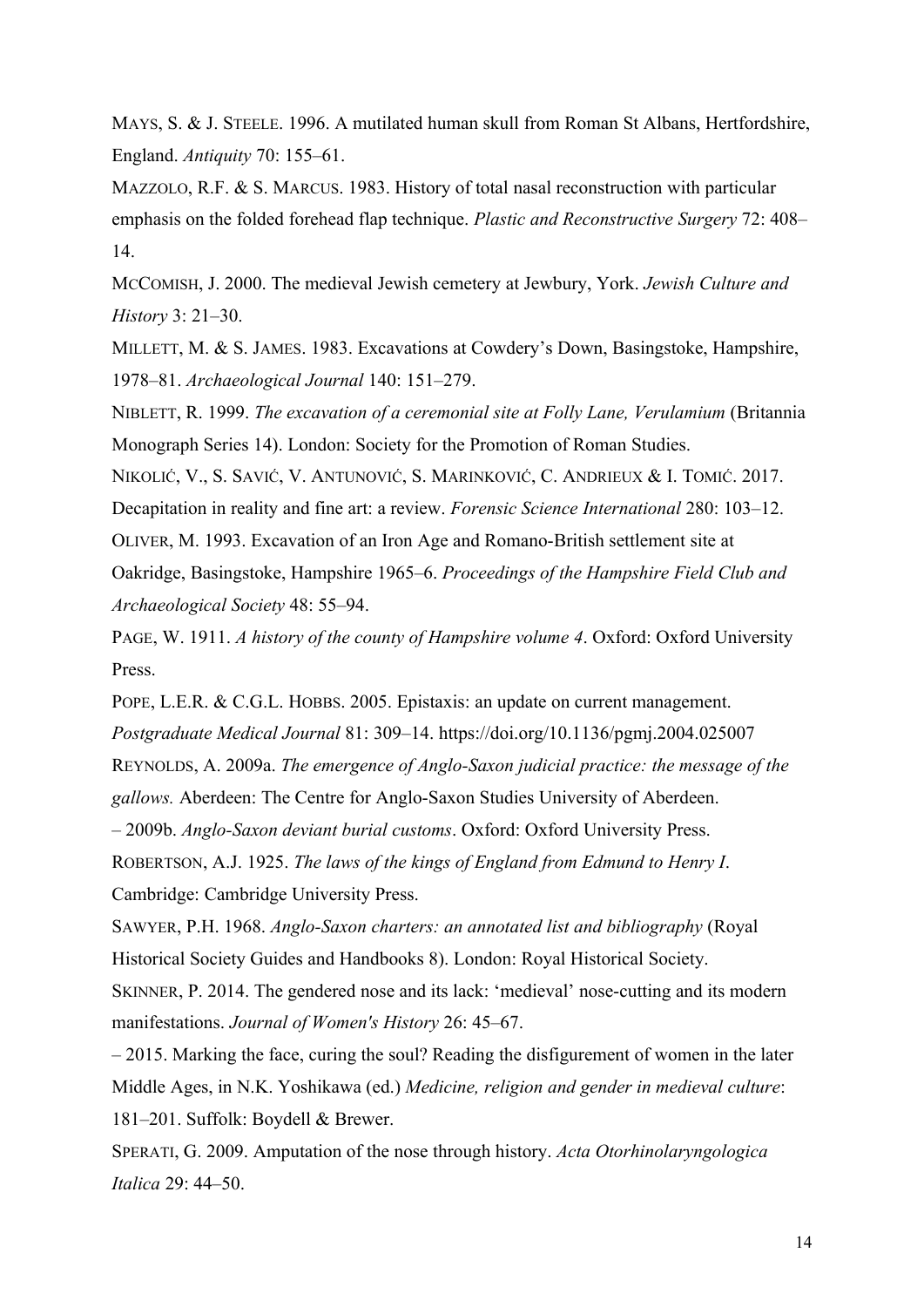STUCKERT, C.A. & M.E. KRICUN. 2011. Case study: a case of bilateral forefoot amputation from the Romano-British cemetery of Lankhills, Winchester, UK. *International Journal of Paleopathology* 1: 111–16.

TEWARI, M. & H.S. SHUKLA. 2005. Shushruta: 'the father of Indian surgery'. *Indian Journal of Surgery* 67: 229–30.

TOLLERTON, L. 2011. *Wills and will-making in Anglo-Saxon England*. Woodbridge: Boydell & Brewer.

VAN DE GRAAF, R.C. 2009. Some remarks on the revival of rhinoplasty in Europe in the early nineteenth century. *Acta Otorhinolaryngolica Italica* 29: 226–27.

VAN EICKELS, K. 2004. Gendered violence: castration and blinding as punishment for treason in Normandy and Anglo-Norman England. *Gender & History* 16: 588–602.

VARNER, E.R. 2001. Punishment after death: mutilation of images and corpse abuse in ancient Rome. *Mortality* 6: 45–64.

– 2004. *Mutilation and transformation: damnatio memoriae and Roman imperial portraiture*. Leiden: Brill.

WADE-MARTINS, P. 1980. *Excavations at North Elmham Park*. Gressenhall: Norfolk Archaeological Unit.

WALKER, K.E., S. CLOUGH & J. CLUTTERBUCK. 2020. *A medieval punishment cemetery at Weyhill Road, Andover, Hampshire*. Andover: Cotswold Archaeology.

WENHAM, S.J. 1989. Anatomical interpretations of Anglo-Saxon weapon injuries, in S.C.

Hawkes (ed.) *Weapons and warfare in Anglo-Saxon England* (Oxford University Committee

for Archaeology Monographs 21): 123–39. Oxford: Oxford University Press.

WILLIAMS, A. & G.B. MARTIN. 2002. *Domesday Book: a complete translation*. London: Penguin.

WORMALD, P. 1999. *The making of English law: King Alfred to the twelfth century. Volume 1: legislation and its limits*. Oxford: Blackwell.

YORKE, B. 1995. *Wessex in the early Middle Ages*. Leicester: Leicester University Press.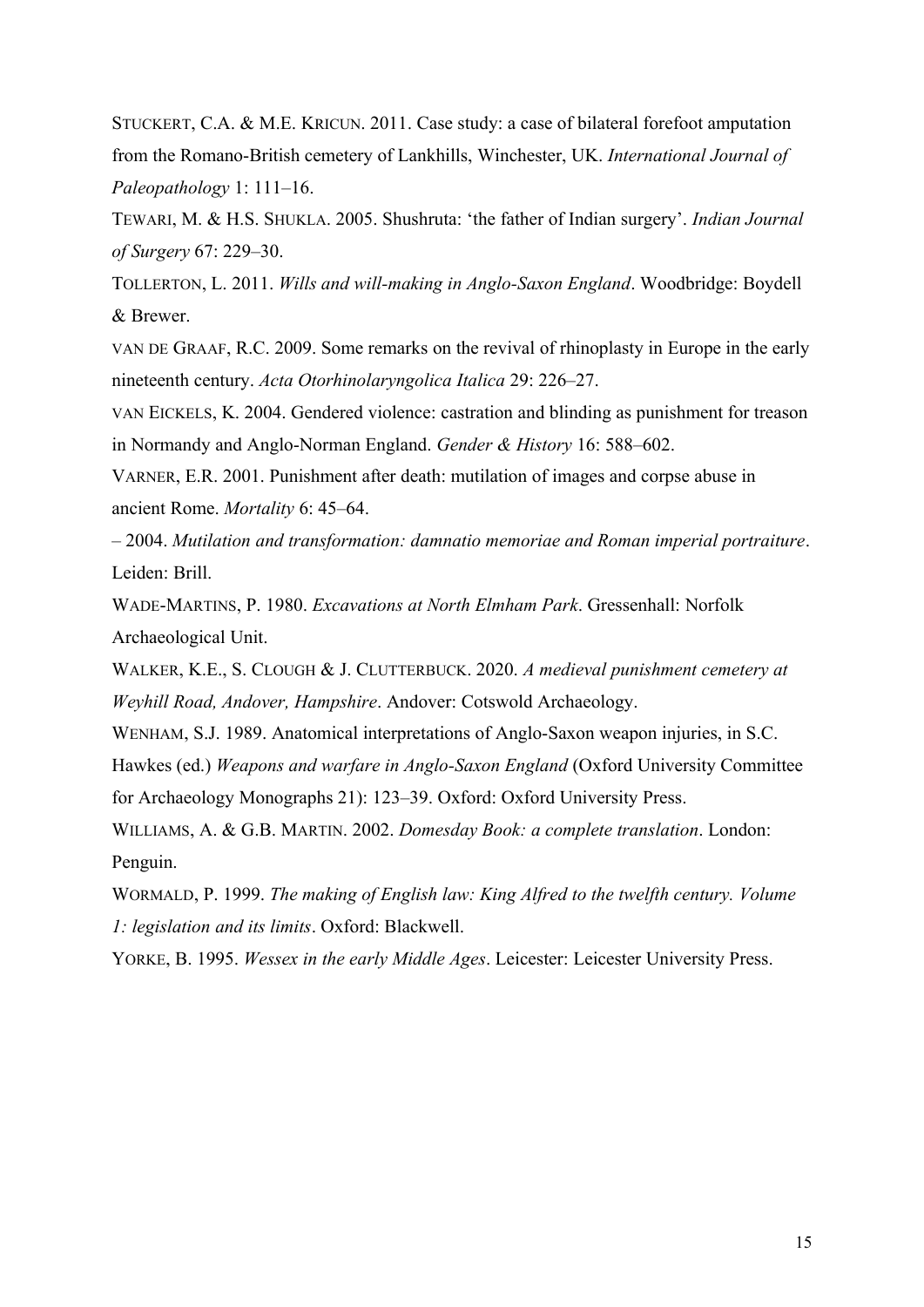# **Figure captions**



*Figure 1. Location of Oakridge at Basingstoke, Hampshire, England (figure by G. Cole).*



*Figure 2. Views of the cleaned cranium showing the well preserved anterior aspect and the degraded posterior aspect (photograph by G. Cole).*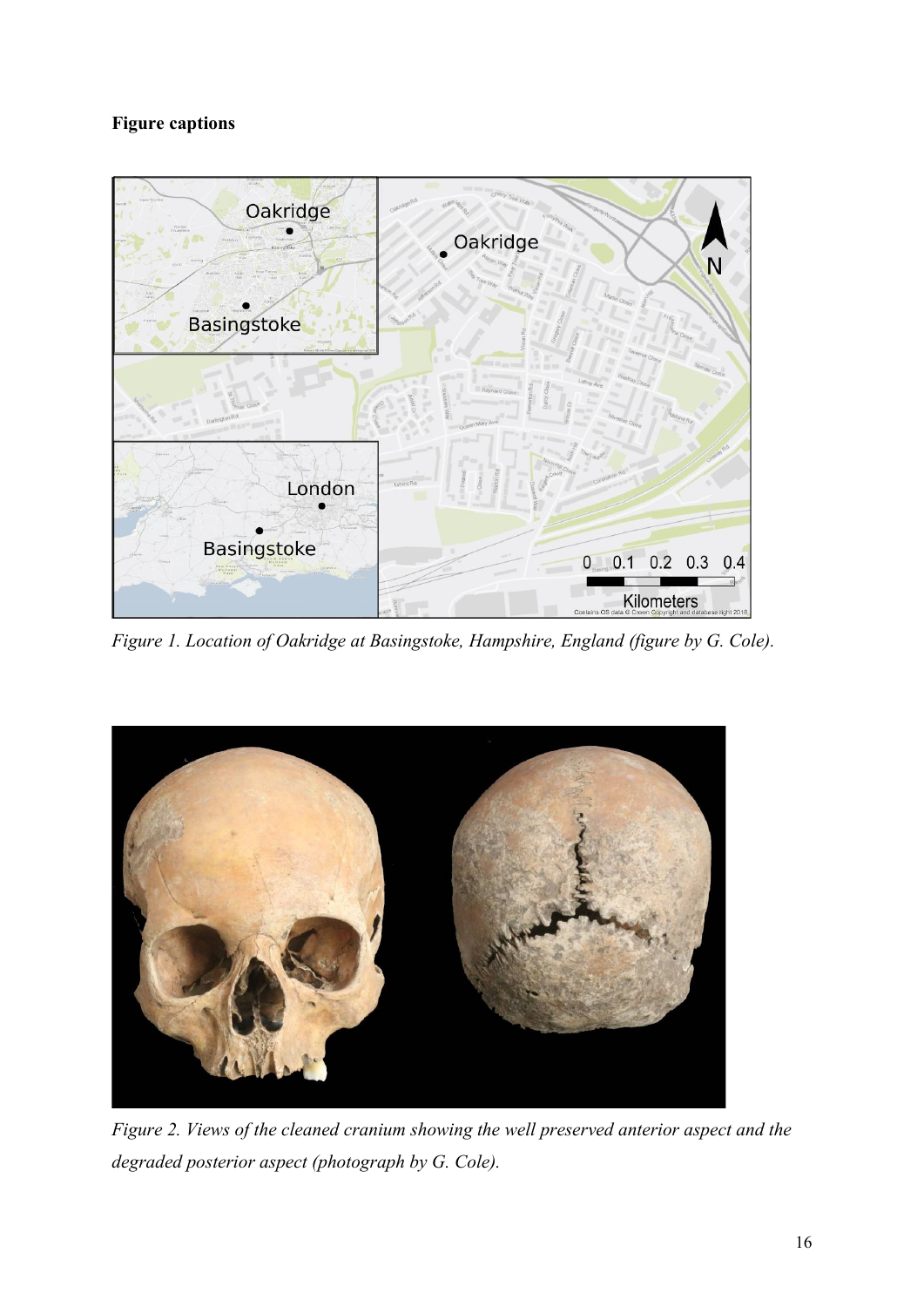

*Figure 3. Occlusal view of the maxilla, showing the erupted left first molar. The third molars are visible in their crypts (photograph by G. Cole).*



*Figure 4. Close-up views of the facial trauma: a) the oblique frontal cut; the obliquely angled cuts through the lower margin of the nasal aperture; b) from the front; c) from above; d) the anterior of the maxilla; e) the linear cut through the lateral margin of the nasal aperture; f) the sharp nick on the right side. The cuts and nicks are marked by arrows (photographs by G. Cole).*